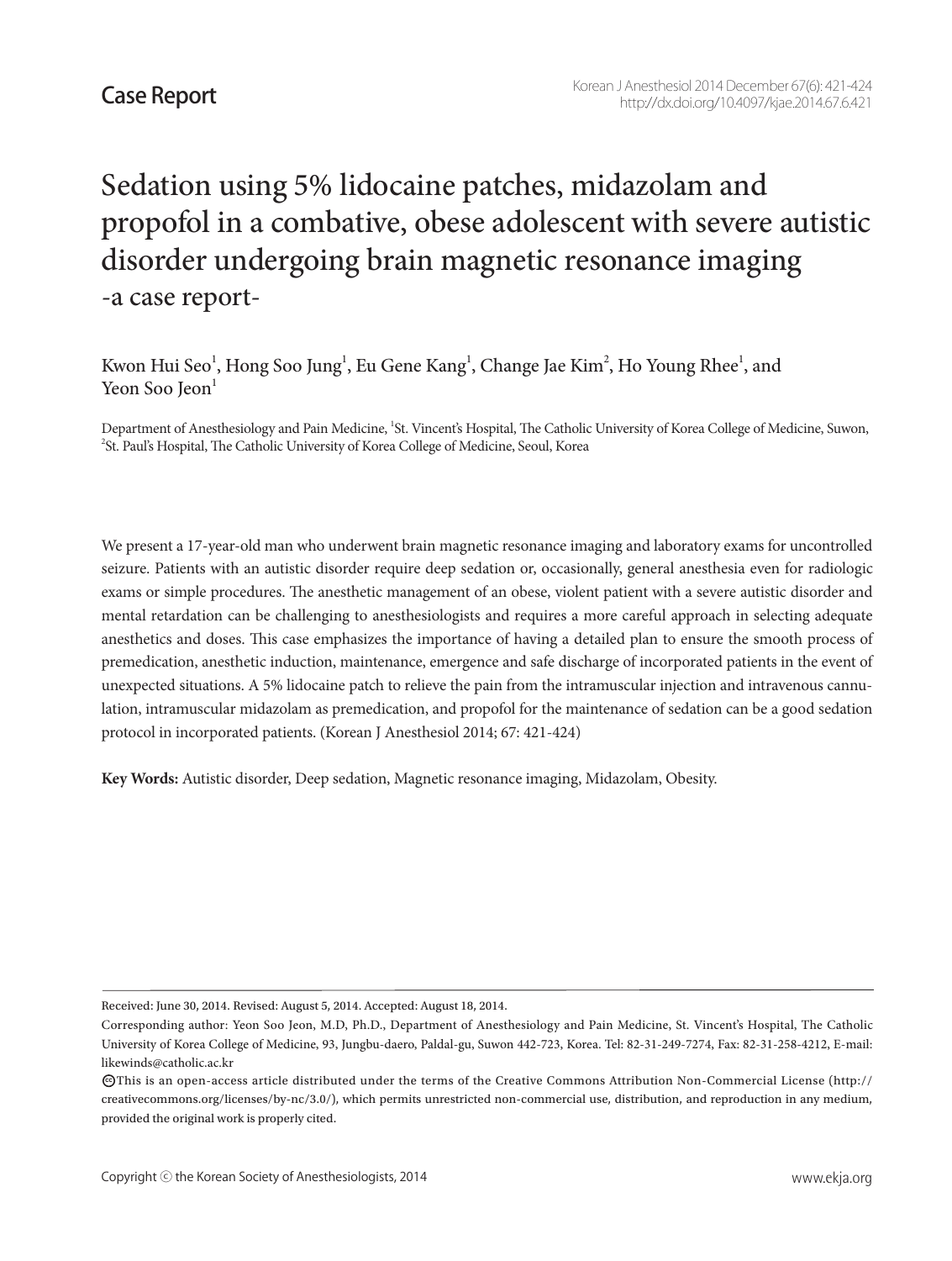Autism is a common disorder characterized by impairments in social interaction, communication, and developmentally inappropriate behavior, interests, or activities. Children with autism display an apparently inflexible adherence to specific, nonfunctional routines or rituals [1]. When placed in an unfamiliar environment or confronted with strangers, they become more strained, make attempts to break away, or exhibit violent behavior. These characteristics make it difficult for physicians to perform appropriate exams and treatments. Therefore, autistic children need to be deeply sedated for radiologic examination or simple procedures and sometimes general anesthesia is imperative. Anesthetic plans for such patients should include prudent preparations for a variety of situations, and adaptable guidelines [2].

In particular, autistic children with other comorbid conditions such as neurologic or medical problems may demand more careful approach for selecting adequate anesthetics and doses. They are more vulnerable to the adverse effects of sedation and of anesthesia outside the operating room. There are very few reports about autistic patients with morbid obesity and uncontrolled epileptic seizures. We report the anesthetic management of an obese patient with an autistic disorder, moderate mental retardation, and uncontrolled epileptic seizure undergoing brain magnetic resonance imaging (MRI).

#### **Case Report**

A 17-year-old male with a height of 174 cm and a weight of 100 kg (body mass index 33.0) was scheduled for a brain MRI and laboratory exams under deep sedation. The patient had been diagnosed with severe autism at the age of 4 and moderate mental retardation (intelligence quotient of 41) at the age of 7. He had not been able to receive any vaccinations or physical exams since the age of 7 due to combative behavior in unfamiliar surroundings and in the presence of strangers. His pediatrician had been always unable to examine him in the outpatient clinic and no blood test had been performed even once. Two years prior, he had suffered from a first attack of epileptic seizure and had started taking topiramate 200 mg bid. Nevertheless, the seizure was poorly controlled, and the topiramate dosage was increased to 400 mg bid. The pediatrician recommended laboratory exams to check the plasma concentration of the drug and a brain MRI. Sixteen months prior, the patient was consulted for sedation for the brain MRI. We believed that an intravenous (IV) cannulation for propofol sedation would be possible after ingestion of oral chloral hydrate. However, the patient was severely agitated and ran out of the sedation room. He ingested only 1 g (10 ml) of chloral hydrate on a bench. We tried to perform the IV line when he became a little quieter. He severely struggled and pushed his parents and the physician away. We could not prevent the violent resistance of a big child, and our 2 hour



long first attempt failed. Two months ago, the patient began to show more violent and aberrant behavior and a generalized tonic clonic type of seizure started to appear. Levetiracem 1,000 mg bid were added to his drug regimen but, even under a high dose of medication, the seizure was not controlled. He was reconsulted for the sedation.

The day before the MRI, we explained the necessity of physical restraint, forcible intramuscular (IM) injection, and the possibility of intubation to the patient's parents. We got informed consent and prescribed 5% lidocaine patches. We taught his parents to attach the small lidocaine patch cuts to his deltoid muscles and medial wrists after he fell asleep the previous night.

On the day of the MRI, his parents gave him a toilet kit on the bench in the corridor. We prepared midazolam 15 mg (3 ml) with a 23 gauge needle, we could inject only midazolam 12.5 mg into patient's left deltoid muscle due to severe his struggle despite the help of 6 people ready to restraint. He became sleepy in about 10 minutes and his mother instructed him to lay on the gurney. After checking his respiration and radial pulse, we moved him to the sedation room. Upon the arrival in the sedation room, he was deeply asleep, and peripheral oxygen saturation (SpO<sub>2</sub>) 91%, heart rate (HR) 85 beats/min and assured blood pressure (BP) over 80/60 mmHg by palpation of the radial pulse. With administration of oxygen 2 L/min through a nasal prong, SpO<sub>2</sub> was maintained above 95%. We cannulated a 20 gauge angiocatheter into a peripheral vein of his left wrist, sampled 10 ml of blood and injected glycopyrrolate 0.2 mg intravenously to avoid bradycardia by propofol and to reduce oral secretion. Thereafter, we moved the patient to the MRI suite maintaining the portable monitor. It took about 30 minutes after the IM injection of midazolam until he arrived onto the scan desk in the MRI suite and there was no resistance or movement of the patient. We changed the oxygen supply and fitted an MRIcompatible monitor showing SpO, 95% and HR 81 beats/min. Because of no room for the head set by his very large head size, we put ear plugs on his ears and fixed his folded ears to his lateral cheeks with plasters. This process awakened him and he began to struggle. We administered him 1% propofol 120 mg intravenously. After he fell asleep again,  $SpO<sub>2</sub>$  was checked as 85%, and we inserted an oral airway and performed jaw thrust maneuver. After  $SpO<sub>2</sub>$  was raised to 94%, we connected 0.2% propofol mixed with normal saline 200 ml to the side of the main fluid and infused it at a velocity of 6 mg/kg/hr via an MRI-compatible dropper (MRidium<sup>TM</sup> 3850 MRI infusion system, IRadimed Corporation, FL, USA). We checked his BP 110/76 mmHg, HR 77 beats/min, confirmed no movement, and the MRI was initiated. We watched the patient's movement and chest excursions through the camera. SpO<sub>2</sub> 95-96% and HR 78-86 beats/min were maintained, and the BP was recorded as 102/65 mmHg and 91/62 mmHg at 20 minutes and 35 minutes respectively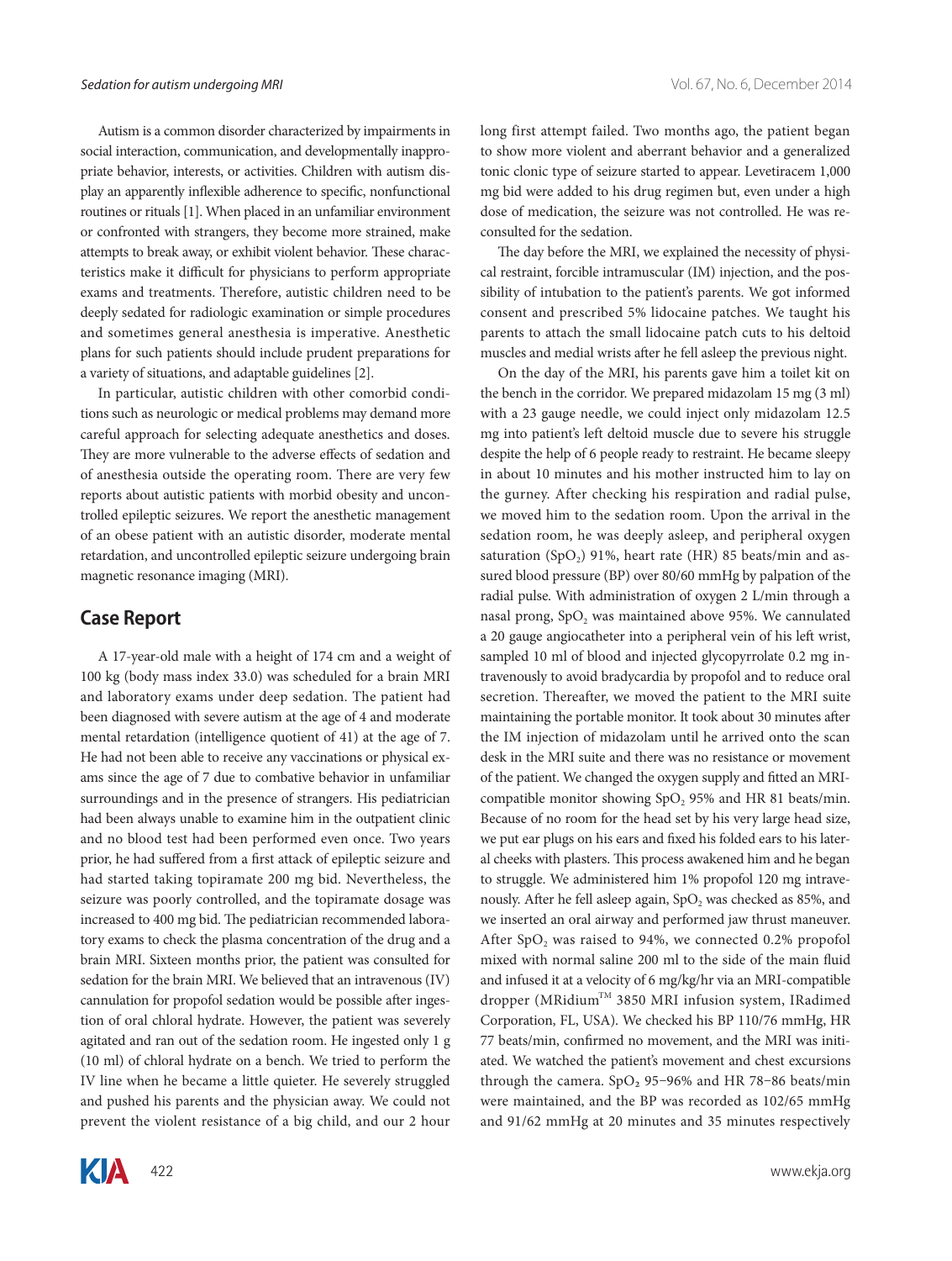after the start of exam. The MRI was completed about 52 minutes later. A propofol mixed fluid was injected continually at the same speed to prevent awakening until the patient was moved on to the gurney. The total dose of used propofol, including a bolus dose, was about 620 mg. When we arrived in the sedation room, BP 112/58 mmHg, HR 82 beats/min, and SpO<sub>2</sub> 96% were checked. About 10 minutes after (110 minutes after midazolam injection), he showed a lethargic response to light shaking. We removed the venous cannulation due to worries about his violent behavior. He opened his eyes spontaneously about 45 minutes after returning to the sedation room. There were no adverse effects such as paradoxical emergence agitation or nausea and vomiting. He then walked out of the sedation room by himself. He started the arrangement of his toilet kit as usual on the bench of the corridor. He was discharged home about 1 hour and 20 minutes after the end of the MRI.

### **Discussion**

We confirmed that 5% lidocaine patches, IM midazolam and propofol can be a good sedation protocol for performing a brain MRI on a violent, obese patient with a severely autistic and epileptic disorder. Associated central nervous system involvement is very common in autistic patients, and up to 30% of those patients suffer from some type of seizure disorder [3]. Several reports have suggested an appropriate anesthetic management protocol for radiologic exams in such patients [2,4,5], which can be divided into three stages; premedication, anesthesia induction and maintenance, and emergence for discharge.

First, due to the noncooperation of autistic patients, premedication is an essential stage for IV cannulation in order to make the smooth induction and maintenance of anesthesia possible. Anesthesiologists should consider concurrent diseases and drug interactions with induction agents in their choice of premedication drugs. Because most patients do not require admission, the onset and duration of the agents should be accurately estimated. Most previous studies have recommended oral agents like oral midazolam or ketamine for premedication. However, discharge of those patients was delayed [2,4,5].

IM injection in autistic patients always requires physical restraints due to the pain caused by the injection. Patients become more anxious and violent, can provoke the injection of an insufficient dose of anesthetic agents, the break of the angioneedle, needle stick injuries, or other physical injuries to the hospital staff. Therefore, we should consider interventions like basic explanation or teaching, a theater visit, play therapy, mock inductions, reward, premedication and family counseling [6]. Kim et al. [7] insisted that pretreatment with a 5% lidocaine patch was effective in reducing the pain during venipuncture in pediatric patients. Gammaitoni et al. [8] reported that there were little

side effects and drug interactions after testing with four 5% lidocaine patches for 3 consecutive days in healthy volunteers. In our case, ketamine was contraindicated as the patient had active seizures. Admission was also impossible and general anesthesia was not mandatory. Because we needed a rapid, definite onset and recovery in the setting of the outpatient clinic, we selected IM midazolam. We used 5% lidocaine patches to relieve the pain from the IM injection, and used his favorite objects to divert his attention. The lidocaine patches could not prevent the patient's resistance entirely, but our trial was somewhat successful.

Because this patient was diagnosed with class I obesity and had a failed history of using oral sedatives, we decided to administer the induction dose of midazolamin order to avoid the use of multiple drugs. In obese subjects, the total volume of distribution is increased about three times over that in nonobese subjects, with no difference in the clearance rates. Thus, a single induction dose of midazolam needed to be administered based on the total body weight [9]. A high dose of bolus midazolam and concomitant use of gamma-aminobutyric acid agonists as antiepileptics can cause respiratory depression. Midazolam also has other shortcomings such as paradoxical disinhibition which can occur at any dose and dysphoria in higher doses. If so, IV or transmucosal routes flumazenil can be administered [10]. Nevertheless, IM high dose of midazolam has been used for sedation of combative or epileptic patients in the emergency departments [11]. We thought it would be safer if an intubation set, oxygen, flumazenil with trained anesthesiologist are prepared.

Second, the induction and maintenance anesthetic agent chosen for sedation in the MRI suite was propofol. Propofol has been considered as a perfect drug for sedation because it can be titrated effectively to the appropriate sedation level and presents a short recovery time [12]. General anesthesia during MRI may be safer in terms of airway management and easier for controlling the depth of anesthesia in obese patients, but, it presents many disadvantages including intubation, ventilator weaning, and rigorous monitoring. Besides, for patients with large heads as in our case, there may be no room for the endotracheal tube to be placed or kinked within the surface coil. Therefore, we selected non-intubated IV sedation with propofol rather than general anesthesia. The MRI suite needs a long-distance ventilator and capnogram, special electrocardiography, a blood pressure manometer, and an oximeter to avoid the effects of the magnetic field. Nevertheless, even occasional blood pressure measurements may cause a lowering of the image quality clinically. To our regret, we did not monitor the capnography even if it is indispensable for sedation in the MRI suite, but we could assure the chest excursion through a camera placed inside the MRI suite.

Generally, antiepileptic drugs may have additive sedative effects with anesthetic drug and enzyme induction by antiepileptic drugs may alter the pharmacokinetics and pharmacodynamics